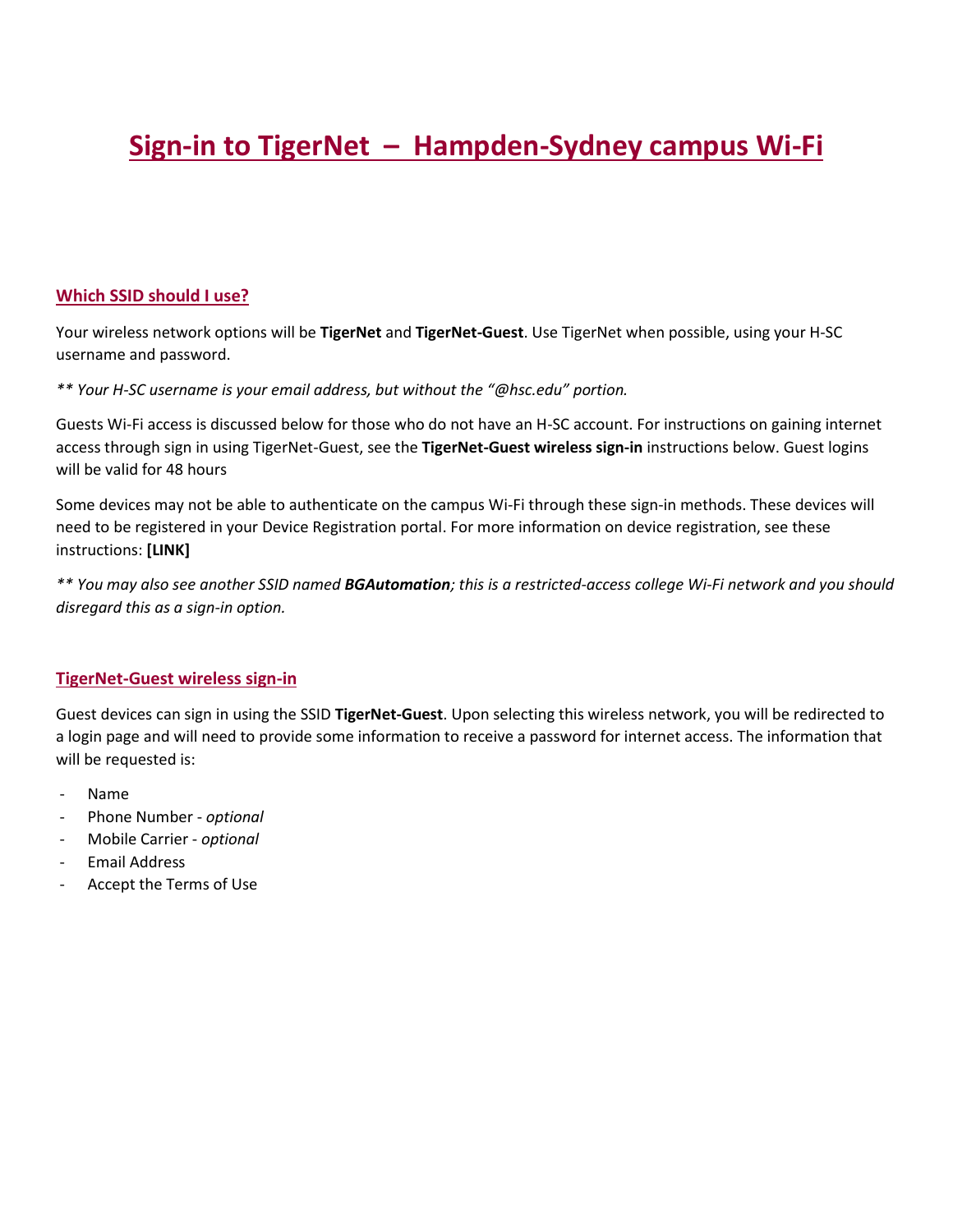|                                                               | Wi-Fi                                                  |
|---------------------------------------------------------------|--------------------------------------------------------|
| Please complete the form below to gain access to the network. |                                                        |
| Help Desk                                                     |                                                        |
| Please enter your full name.                                  |                                                        |
|                                                               |                                                        |
| <b>Phone Number:</b>                                          |                                                        |
| $\blacksquare$ (201) 555-0123                                 |                                                        |
| Please enter your contact phone number.                       |                                                        |
| <b>Mobile Carrier:</b>                                        |                                                        |
|                                                               |                                                        |
| The visitor's mobile carrier.                                 |                                                        |
| helpdesk@hsc.edu                                              |                                                        |
| Please enter your email address.                              | This will become your usemame to log into the network. |
| * Confirm:                                                    |                                                        |
| accept the terms of use                                       |                                                        |
|                                                               | Register                                               |
|                                                               |                                                        |
| required field                                                |                                                        |

Once you have provided the following information, click **Register** and you will receive your guest login information via the email address provided and via SMS to the phone number provided. Emails will be sent from *[clearpass@hsc.edu](mailto:clearpass@hsc.edu)*, and they will contain the necessary information to log on to TigerNet-Guest. Once you receive this information, click the button to **Login with a Guest Account** on the page that appears after submitting your information.